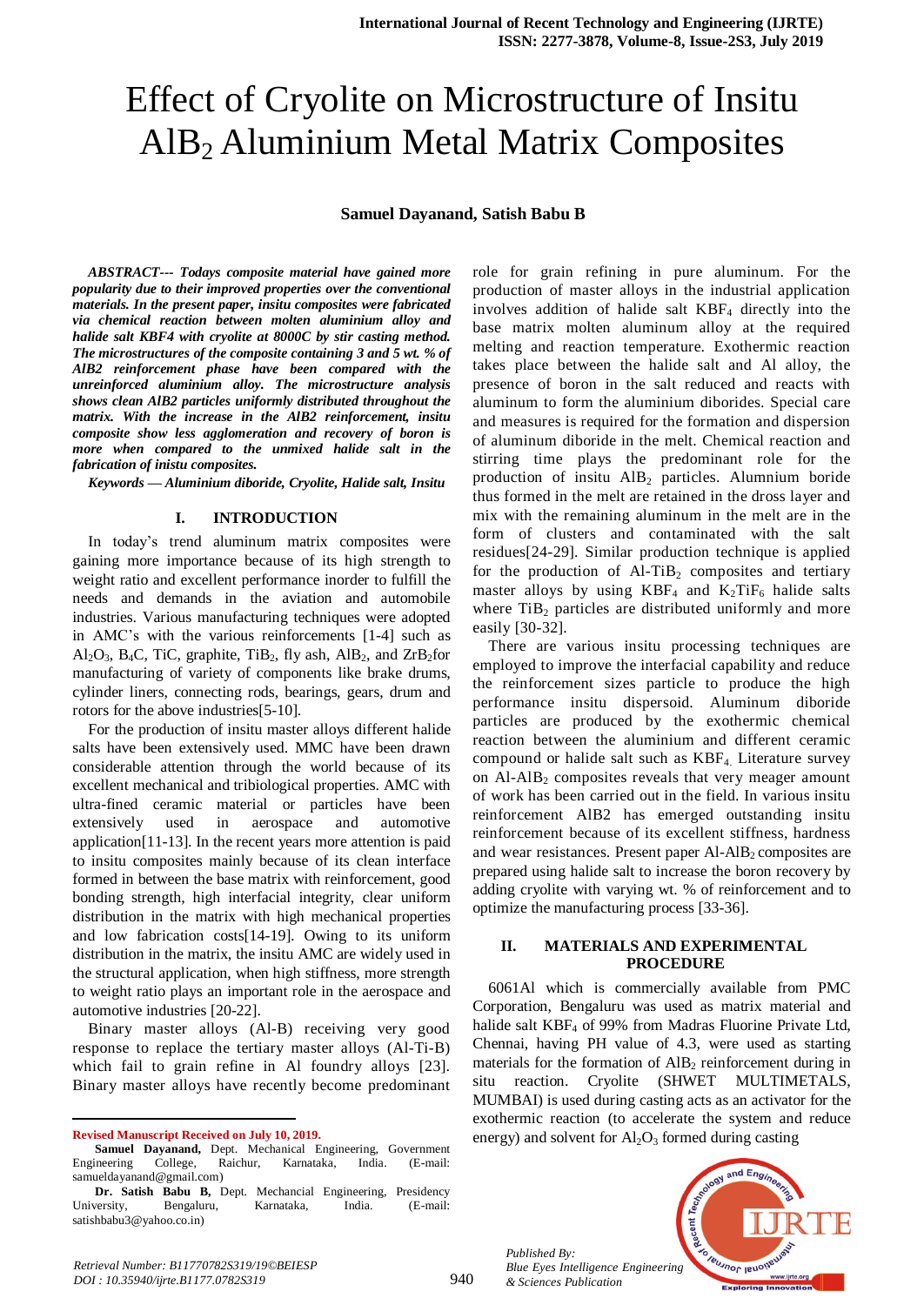## **EFFECT OF CRYOLITE ON MICROSTRUCTURE OF INSITU AlB<sup>2</sup> ALUMINIUM METAL MATRIX COMPOSITES**

process. It is used in different ratio of the wt.%. with the reinforcement for the preparation of the insitu  $AI-AlB<sub>2</sub>$ composites. The chemical composition of the matrix and reinforcement material is as shown in Table 1.1, 1.2 and 1.3.

# *1.1 Cryolite (Na3AlF6)*

Cryolite salt is in powder form and is used as a refining flux and accelerate the system reaction in the fabrication of inistu composites and master alloys for maximizing the boron recovery during the chemical reaction. Inorder to increase and maximize the boron recovery which is present in the melt and cleanliness of the salt cryolite  $Na<sub>3</sub>AIF<sub>6</sub>$  is used in the exothermic reaction between the aluminum and the salt KBF4.

| <b>Table:1.1 Shows Chemical Composition of A16061</b>          |  |  |  |  |  |  |  |                                         |
|----------------------------------------------------------------|--|--|--|--|--|--|--|-----------------------------------------|
| Elements   Si $ $ Cu $ $ Fe $ $ Zn $ $ Mn $ $ Cr $ $ Mg $ $ Al |  |  |  |  |  |  |  |                                         |
| $\%$                                                           |  |  |  |  |  |  |  | .76 .22 .28 .06 .04 .07 .07 .92 Balance |

| Table:1.2 Shows Chemical Composition of KBF <sub>4</sub> halide<br>salt |       |            |         |          |       |  |  |  |
|-------------------------------------------------------------------------|-------|------------|---------|----------|-------|--|--|--|
| <b>Elements</b>                                                         | в     | $K_2SiF_6$ | Fe      | Moisture | Assay |  |  |  |
| $\%$                                                                    | 8.51% | 0.84%      | 0.022\% | 0.06%    | 98.9% |  |  |  |

| Table:1.3 Chemical composition of $Na3AIF6$                                                                                                               |  |  |  |                                          |  |     |  |
|-----------------------------------------------------------------------------------------------------------------------------------------------------------|--|--|--|------------------------------------------|--|-----|--|
| <b>Elements</b> $\overline{F}$ Na> Al> $\left $ SiO <sub>2</sub> < $\right $ Fe <sub>2</sub> O <sub>3</sub> < $\left $ SO <sub>4</sub> < $\right $ Ignite |  |  |  |                                          |  |     |  |
| $\%$                                                                                                                                                      |  |  |  | $53 \mid 32 \mid 13 \mid 0.25 \mid 0.05$ |  | 0.7 |  |
|                                                                                                                                                           |  |  |  |                                          |  |     |  |

Cryolite  $Na<sub>3</sub>AIF<sub>6</sub>$  is highly surface active which breaks the oxide boride agglomerates or mushy parts which are glued together and recover the borides at the maximum extent during the chemical reaction between the Al-KBF<sup>4</sup> insitu processes, otherwise the boride particles would end up in the dross. Addition of cryolite  $Na<sub>3</sub>AlF<sub>6</sub>$  in the preparation Al-AlB<sub>2</sub> composites impact was very remarkable [37-41].

# *1.2 Fabrication Process*

Al $6061/AlB_2$  composites containing 3wt% and 5wt% of inistu  $\text{AlB}_2$  dispersoid were fabricated by insitu chemical reaction involving exothermic dispersion in an electrical resistance furnace equipped with an automatic stirrer. Known quantity of base matrix material is loaded into a 5 Kg graphite crucible and heated to a temperature of  $800^{\circ}$ C  $\pm 5^{\circ}$ C in a furnace. By using hexa chloro ethane tablets  $(C_2Cl_6)$  degasification process is carried out to expel gases absorbed during melting process. The KBF<sub>4</sub> halide salt and cryolite  $Na<sub>3</sub>AIF<sub>6</sub>$  salt, was preheated to a temperature of  $300^{\circ}$ C in a muffle furnace to remove the moisture present in the salt. A calculated quantity of premixed and pre heated KBF<sub>4</sub> halide salt and cryolite Na<sub>3</sub>AlF<sub>6</sub> (0.5 wt. % of KBF<sub>4</sub>) salt mixture is added to the melt with continues stirring at a speed of 150 rpm for 15-60 minutes using a zirconia coated stirrer. The premixed salt is fed into the molten aluminum either in the form of powder or tablet form was performed gradually, to avoid melt due to excessive cooling retain the temperature above  $800^{\circ}$ C in the addition process. To monitor the progress of KBF4-Al reaction melt temperatures has to be recorded and melt temperature is maintained at  $800^{\circ}$ C upto 60 minutes[42-43]. After 60 minutes reaction

time and a temperature of 800ºC, the slag was skimmed off before half of the melt and the remaining half was stirred manually with a preheated graphite rod. The melt was finally cast into a permanent mould. Fabricated castings of aluminium alloy and inistu composites specimens were machined and cut into pieces according to ASTM standards for microstructural studies. The samples of microstructural studies were then metallographically polished with different grades of silicon carbide papers, followed by surface finishing and chemical etching with kellers reagent to reveal microstructural details [44]. The prepared inistu composites were examined for microstructures using Scanning Electron Microscope to know the formation, distribution and morphology of inistu  $\text{AlB}_2$  particle in the composites.

Reactions occurring during the process of interaction between aluminum and potassium fluoroborate are [45]

$$
12KBF_4 + 13AI = AIB_{12} + 12KAIF_4 (1) = AIB_{12} + 12KF + 12AIF_3
$$
\n(1)

 $2KBF_4 + 3AI = AIB_2 + 2KAIF_4 = AIB_2 + 2KF + 2AIF$  (2)

# **III. RESULTS AND DISCUSSIONS**

#### *3.1 Microstructural studies*







**Fig 3.1(c)-(d) shows the micrograph with cryolite in the ratio 1:4 (a) Al6061-3 wt.% AlB<sup>2</sup> (b) Al6061-5 wt.%**



**Fig 3.1 (e)-(f) shows the micrograph with cryolite in the ratio of 1:2 (e) Al6061-3 wt.% AlB2(f) Al6061-5 wt.%**



*Retrieval Number: B11770782S319/19©BEIESP DOI : 10.35940/ijrte.B1177.0782S319*

*Published By:*

*& Sciences Publication*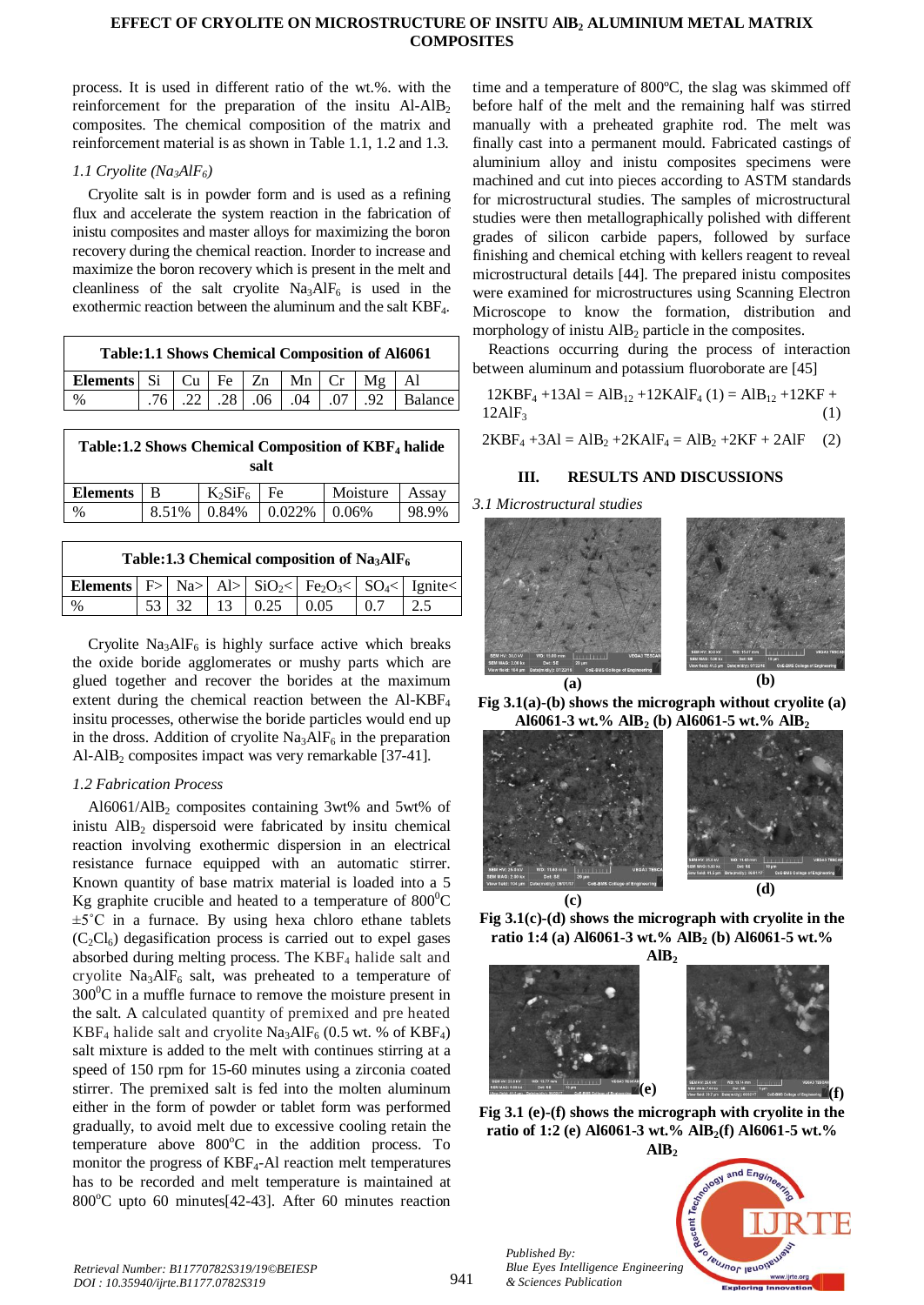Fig.3.1 (a)-(f) represents the micrograph of with and without cryolite using the formation of  $AI-AlB<sub>2</sub>$  insitu MMC's. Introducing of halide salt  $KBF<sub>4</sub>$  into the liquid molten alumnium has resulted in exothermic chemical reaction for developing AlB<sub>2</sub> insitu particle as clearly visible in SEM micrographs in Fig. 3.1 (a) and (b) as seen with dark colour  $\text{AlB}_2$  particles. But the  $\text{AlB}_2$  particles have not been distributed uniformly in the matrix. According to the Aluminum Binary phase diagram [46], peritectic type of reaction occurs to form the AlB<sub>2</sub> particles i.e, Al (liquid) +  $\text{AlB}_{12} \rightarrow \text{AlB}_2$  at 900<sup>°</sup>C. Amid which the at first framed  $AIB_{12}$  phase responds with encompassing aluminum dissolve to shape  $\text{AlB}_2$  amid cooling. The vast majority of the  $AlB<sub>2</sub>$  particulates formed amid the insitu chemical reaction have hexagonal shape with light dim/dull dark shading as plainly observed in SEM microphotographs. Fig.3.1(c) and (d), when  $KBF_4$  salt is premixed with the cryolite in the ratio of 1:4 wt. % of the reinforcement. Genuinely uniform scattering of  $\text{AlB}_2$  particles in Al6061 base matrix can be accomplished by stirring the melt persistently which helps in fracture of substantial agglomeration of boride particles into littler particles which can be consistently distributed in the matrix [47]. Figure .3.1 (e) and (f) pertain to micrograph when  $KBF<sub>4</sub>$  salt is premixed with the cryolite in the ratio of 1:2 wt.% of the reinforcement, fairly uniform dispersion of  $\text{AlB}_2$  particles in Al6061 matrix can be achieved by stirring the melt continuously which helps in breakage of clustering of boride particles into smaller particles which can be uniformly distributed in matrix[48].It is also observed that low aspect ratio of  $AIB<sub>2</sub>$  particles distributed throughout the base matrix. For converting from low aspect ratio to high aspect ratio AlB<sub>2</sub> particles melt to be heated more than 950<sup>°</sup>C and to be cooled according to the Al-Boron binary phase diagram. Even vigorous stirring is carried out during the chemical reaction in the melt, retaining of uniform distribution of  $\text{AlB}_2$  particle is extremely impossible [49]. Depending upon the cooling rate, chemical reaction time and melt temperature reaction, the clustering of the inistu particles forms inside the matrix. The properties of  $AI-AlB<sub>2</sub>$ insitu composites profoundly relies on the resolution, distribution, shape and size of AlB<sub>2</sub>particles.

| Table 1. Recovery of boron (B) and cleanliness in Al-<br>$\rm{AlB_2}$ composites produced adding with and without<br>cryolite <sup>[49]</sup> |                                                                                    |                                   |    |                    |  |  |
|-----------------------------------------------------------------------------------------------------------------------------------------------|------------------------------------------------------------------------------------|-----------------------------------|----|--------------------|--|--|
| <b>SI</b><br>N <sub>0</sub>                                                                                                                   | Salt used                                                                          | в<br><b>Stirring</b><br>recovery% |    | <b>Cleanliness</b> |  |  |
|                                                                                                                                               | KBF <sub>4</sub>                                                                   | With                              | 40 | Modesty            |  |  |
| 2                                                                                                                                             | Halide salts<br>$KBF_4 +$<br>Na <sub>3</sub> AlF <sub>6</sub> at<br>ratio of $1:2$ | With                              | 90 | Rich               |  |  |

## **IV. CONCLUSIONS**

The present work involving effect of cryolite on  $AI-AlB<sub>2</sub>$ insitu composite is fabricated by an exothermic chemical reaction between Al6061 with two different premixed halide salts  $KBF_4$  and  $Na_3AlF_6$  has leads to the following conclusions.

- Insitu composites having 3 and 5 wt. % of  $\text{AlB}_2$  were successfully fabricated using 6061Al and premixed salts  $KBF_4$  and  $Na_3AlF_6$  halide salt in a electrical resistance furnace.
- The micrographs reveals there is no clustering or agglomeration and clear uniform distribution of insitu AlB<sup>2</sup> particles in Al6061 matrix.
- Addition of Cryolite  $(Na_3AlF_6)$  shows best results when premixed with the KBF<sub>4</sub>halide salt to the melt in the form powder or pressed tablets.
- Na3AlF<sup>6</sup> breaks up the mushy part, oxide-boride agglomerates and recover the borides which are glued together with the spent salt when vigorous stirring is employed.
- The minimum addition level required for a trouble free processing and full B recovery is possible in the ratio of 1:2 ( $Na<sub>3</sub>AIF<sub>6</sub>:KBF<sub>4</sub>$ ).

# **V. ACKNOWLEDGEMENT**

Authors are very much thankful to EWIT College, Bengaluru for providing electrical resistance furnace for casting and BMSCE, Bengaluru for providing the facility to use scanning electron microscope equipment for the microstructure.

## **REFERENCES**

- 1. K. P. Gowda, J. N. Prakash, S. Gowda, B. S. Babu, J. Miner. Mater. Charact. Eng., 3, 469 (2015). doi:10.4236/jmmce.2015.36049
- 2. B.S.Murthy, S.A.Kori, K.Venkateshvaralu, R.R.Bhat and M.Charoborthy, Manufacture of Al -Ti – B Master alloy by the reaction of complex halide salt with molten aluminium, J Mater. Proces. Teachn, Vol 89-90 ,1999, pp. 152-158.
- 3. Samuel Dayanand, Satish Babu B, V Auradi, Experimental Investigations On Microstructural And Dry Sliding Wear Behavior Of Al-AlB<sub>2</sub> Metal Matrix Composites, Mater. Today Proc. 5(10), (2018) pp. 22536-22543.
- 4. Seah KHW, Hemanth J, Sharma SC. Mechanical properties of aluminum quartz particulate composites cast using metallic and non-metallic chills. Mater Des 2003; 24 pp. 87-93.
- 5. S. Boppana, K. Chennakeshavalu, J. Miner. Mater. Charact. Eng., 8(7), (2009) , pp.563-569.
- 6. R. N. Harsha, V. Mithun Kulkarni, B. Satish Babu, Mater. Today Proc. 5(10), 22340 (2018).
- 7. Ashok Kumar B, Murugan N. Metallurgical and mechanical characterization of stir cast AA6061-T6–AlNp composite. Mater Des 2012; 40, pp. 52-58.
- 8. Ramesh C S, Keshavamurthy R, Slurry erosive wear behavior of Ni-P coated  $Si<sub>3</sub>N<sub>4</sub>$  reinforced Al6061 composites. Mater Des 2011; 32, pp. 1833-1843.
- 9. Gopalakrishnan S, Murugan N. Prediction of tensile strength of friction stir welded aluminum matrix TiCp particulate reinforced composite. Mater Des 2011; 32,pp. 462-467.
- 10. Kalaiselvan K, Murugan N, Parameswaran S. Production and characterization of AA6061-B4C stir cast composite. Mater Des 2011; 32, pp. 4004-4009.
- 11. Vijay SJ, Murugan N. Influence of tool pin profile on the metallurgical and mechanical properties of friction stir welded Al–10 wt.% Ti $B_2$  metal matrix composite. Mater Des 2010; 31, pp. 3585-3589.



*Published By:*

*& Sciences Publication*